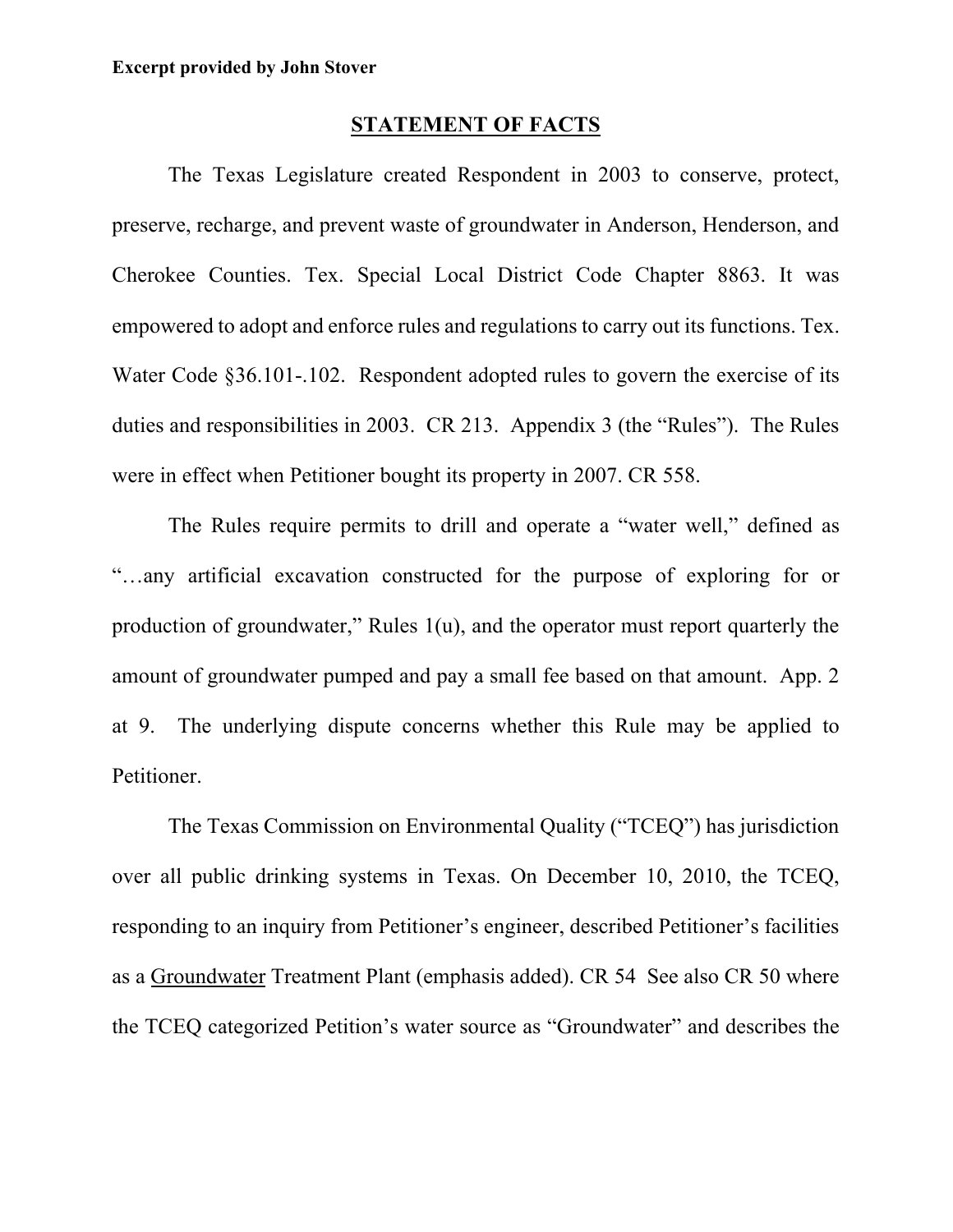## **Excerpt provided by John Stover**

system: "...a ground water system that consists of one well..." (emphasis added) CR 51

After Petitioner refused repeated requests to comply with the Rules, Respondent's Board of Directors, on April 16, 2015, adopted a Resolution finding that Petitioner authorizing this lawsuit. App. 4. Petitioner did not request a rehearing or other administrative remedy from the Board, although the Rules required that step of anyone wishing to further contest Board action. Respondent sued Petitioner on August 15, 2016, seeking an injunction to compel compliance with the Rules and to impose a civil penalty in an amount within the District Court's discretion, per Tex. Water Code §36.102(b). CR 6.

Respondent has never condemned or restricted access to Petitioner's property, ordered Petitioner to stop operating, or tried to do so. It has never refused Petitioner a permit or any other authorization.

Petitioner filed a Counterclaim alleging Respondent took its property without compensation. CR 68. Neither it nor Petitioner's first five amended counterclaim filings identified the property Respondent had taken.

After the District Court ordered Petitioner to replead and identify the property taken, Petitioner in its Sixth Amended Counterclaim finally identified the property "taken" as its well and bottling plant located at 777 Willow Creek Drive, Palestine, Texas (the "Property"), and claimed the taking occurred when Respondent filed this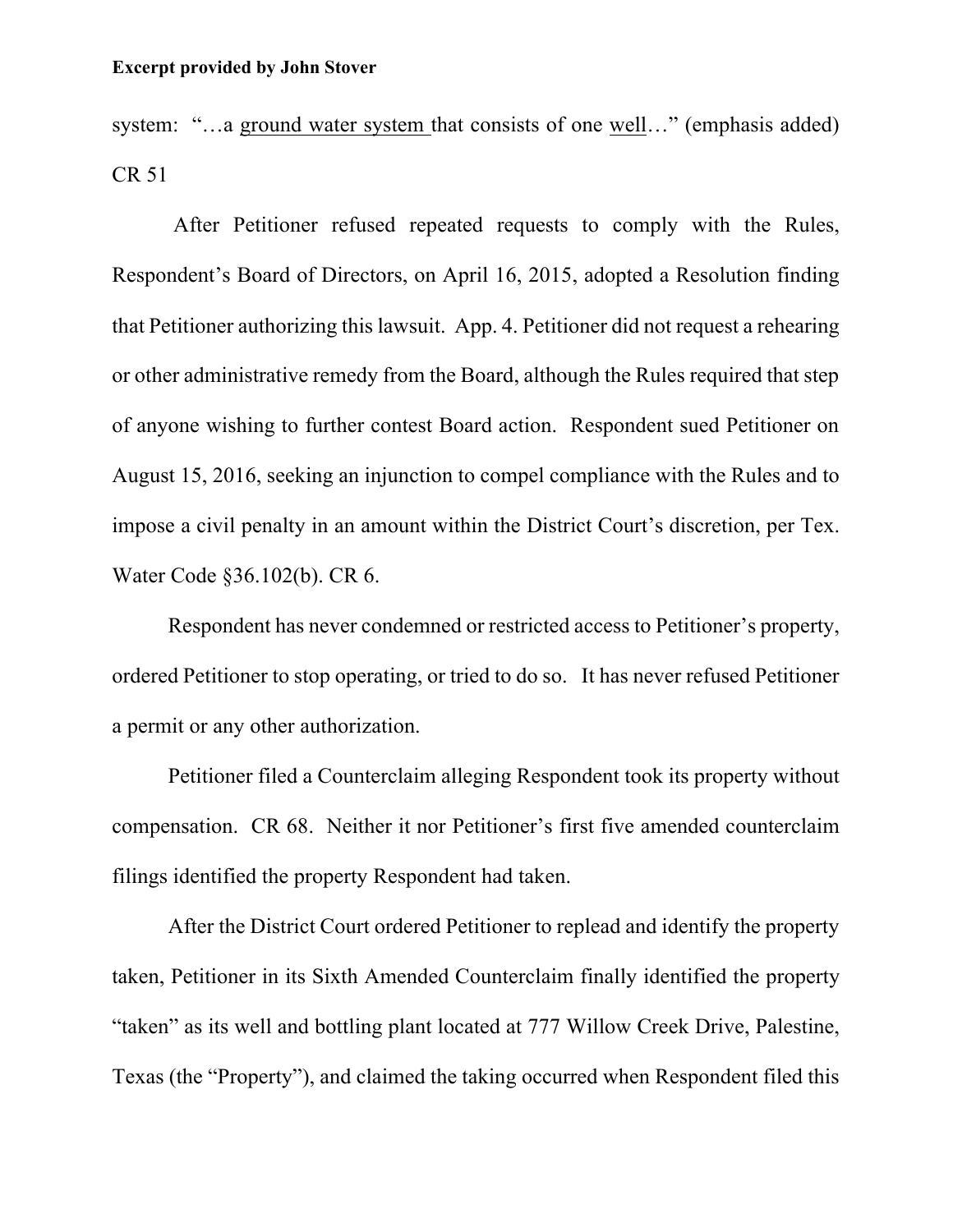## **Excerpt provided by John Stover**

lawsuit on August 15, 2016. CR 351 ("On . . . August 15, 2016 . . . Counter-Defendant filed suit against Counter-Plaintiff.") As the Court of Appeals emphasized, that was the only taking Petitioner alleged: "The dispute as to whether the District's rules apply to Mountain Pure's facility remains unresolved. Therefore, as yet, no rules or restrictions have been imposed on Mountain Pure or its property. However, *in its counterclaim, Mountain Pure claims a permanent taking occurred when the District filed suit against it . . . to enforce its regulations applicable to groundwater*." (emphasis supplied). Opinion, App. 3 at 6.

Petitioner alleges that Ice River Springs withdrew from the agreement between it and Petitioner after Respondent advised it of this legal proceeding. November 4, 2016, Ice River Springs filed suit against Petitioner, John Stacks (Principal of Petitioner) and First Community Bank of Batesville over the agreement. The suit was filed in the Eastern District of Texas, Tyler Division, Civil Action No. 6:16-CV-1147-RWS-JDL. While Ice River did include reference to this legal proceeding, it also …[squealing]…… One, Ice River Springs discovers an additional undisclosed debt and a newly filed lien against the bottling plant.

The Mountain Pure Defendants made knowingly false representations about the natural spring; Ice River Springs later discovers that the spring is unusable; " The Mountain Pure Defendants misrepresented the state of the bottling plants vital